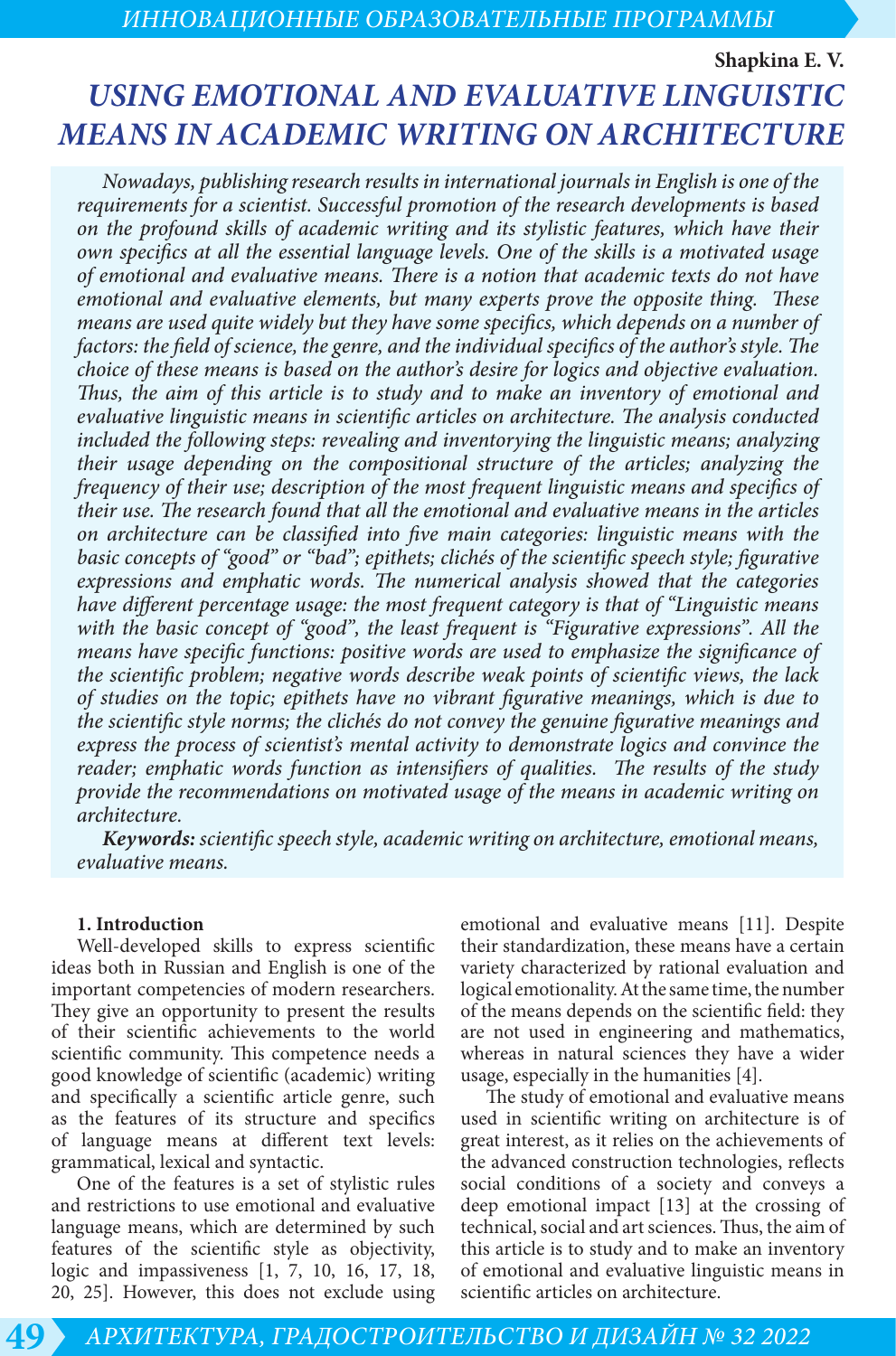The main objectives of the study are as follows: – to make a theoretical review on using emotional-evaluative in terms of text linguistics and its basic categories;

– to systematize and make the list of the typical means based on a numerical analysis of emotional and evaluative means used in architectural texts;

– to systematize and make the list of them;

– to make recommendations to use them in academic writing on architecture.

To study the means we analyzed fifteen scientific articles from architectural journals indexed in the Scopus database.

#### **2. Theory**

In terms of text linguistics, emotional and evaluative linguistic means express a text category of modality [4, 8, 15]. Scientifically, modality is a complex of universal categories of logics and truth assessment. Linguistically, this is a set of phenomena that express the speaker's attitude to the message or the message to reality by grammatical, lexical and phonetical means [5, 19, 23]. The concept of modality is based on the ideas of Ch. Bally, a French linguist, who proved that each statement includes two parts: a dictum representing the facts of the surrounding reality and modus reflecting the author's evaluating the facts of the surrounding reality [3].

Based on the speaker's point of view, the scholars [9, 19, 21] distinguish two main types of text modality: objective and subjective ones. The former expresses the relations of a message to reality, the second – speaker's attitude to the message. It is expressed through the meanings of possibility, desirability, necessity, as well as emotionality and evaluation. The subjective modality has a constant relation of the text and its units, that can be described as "the producer of speech and the content of speech", which is explicitly expressed in each message and forms the integrity of the text and determines the text types [21].

A scientific article is a scientific text type that refers to the scientific style of speech. The basic linguistic means that convey author's emotions in this text type do not express direct emotions (emotional-expressive vocabulary), but use neutral words denoting emotions, i.e. conveying concepts of emotion. A scientist can only convey states of certainty/uncertainty, interest, surprise, regret.

A scientific text can use figurative means as well. They include epithets or figurative expressions, which are clichés of the scientific speech style. It is also possible to use emphatic words (e.g. strong, most, only).

The meaning of evaluation is not used to

evaluate the problem itself, but to evaluate the degree of developing the problem in the scientific literature. Semantically, these linguistic means are associated with the basic concepts of "good" or "bad", e.g. persuasive/unpersuasive, productive/unproductive, effective/inefficient). The evaluative means can also include lexical means that characterize the accuracy, novelty, relevance and logics of a study (e.g. contradiction, mistake, exactly, logical, illogical, important) [14].

A scientific article is a scientific type of text that refers to the scientific style of speech. The use of emotional means in a scientific text is determined by several factors. First, the choice of emotional means depends on the field of knowledge to which the text belongs. For example, in scientific papers in mathematics, the results of research should be presented so that they can be formalized easily and verified experimentally, so emotional means are not used here. Humanitarian texts focus on society and humans and use emotional means widely enough.

A genre of scientific writing is also of great importance. For example, abstracts have no emotional elements in it, whereas monographs use them quite often. The author's individuality also plays a role in using emotional means.

One more factor is the compositional structure of the text. For example, its elements where the history of the scientific problem is presented, may have emotional means.

In general, in scientific texts emotional elements act as an auxiliary speech tool. Their specifics is that they do not carry real emotional meanings. They contribute to better expression of the content and more effective communication. They help to prove the scientific ideas and make them more convincing and clearer. They also emphasize the significant points of the study and more accurately express the author's assessment or attitude to the events presented, points of view, etc. [2, 6, 12, 24].

#### **3. Results**

Our analysis of the evaluative and emotional means included the following steps:

– revealing and inventorying the linguistic means;

– analyzing their usage depending on the compositional structure of the articles;

– analyzing the frequency of their usage;

– description of the most frequent linguistic means and specifics of their use.

For this purpose, we used the method of observation of linguistics means accomplished by the numerical and structural analysis.

The study showed that compositionally, these means have some specifics as well. They are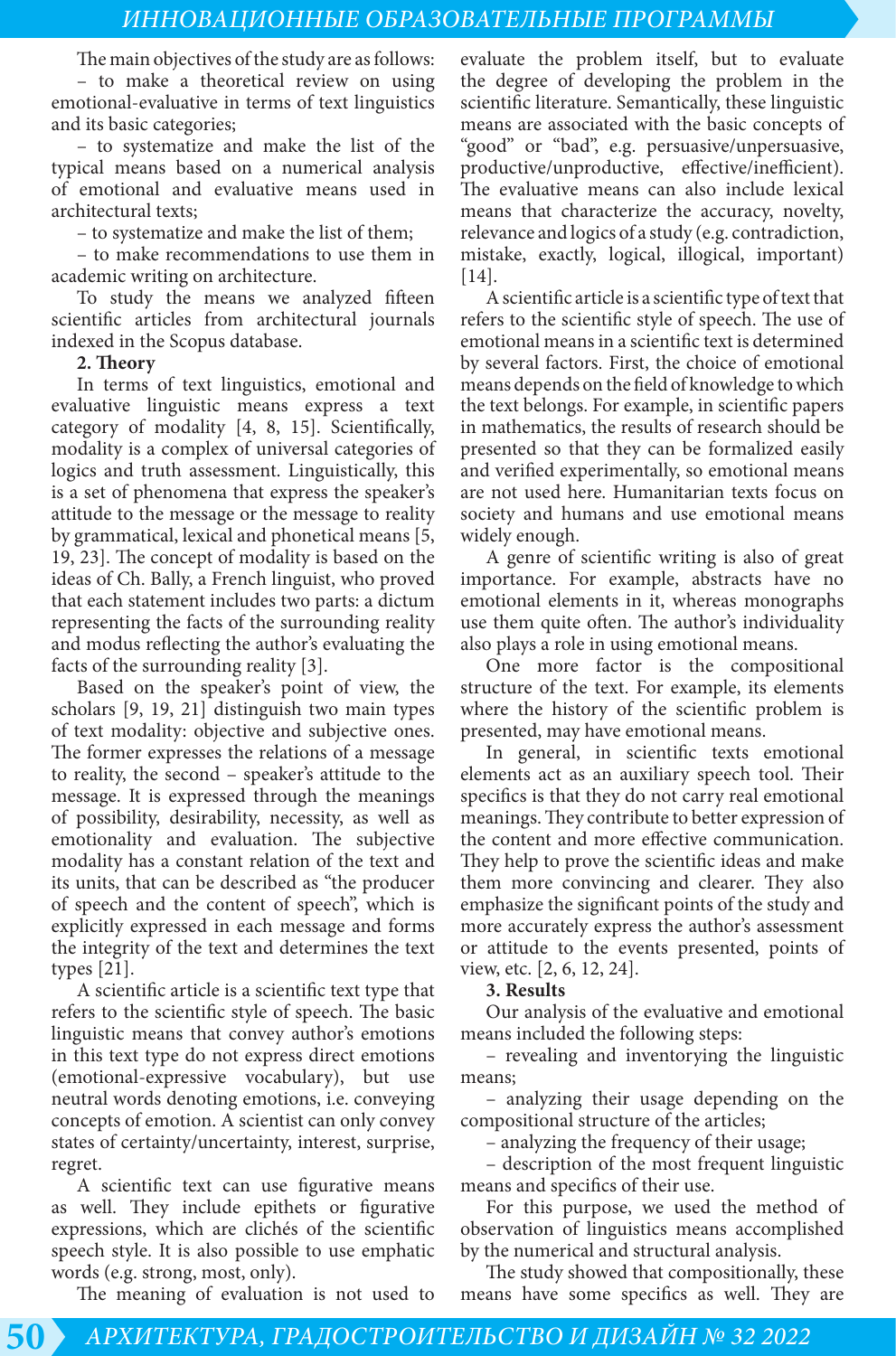### *ИННОВАЦИОННЫЕ ОБРАЗОВАТЕЛЬНЫЕ ПРОГРАММЫ*

mostly used in introduction. This is explained by the fact that in this part the author draws the reader's attention to the problem, assesses the degree of the knowledge, proves the importance of it using the words and phrases with emotional and evaluative meanings.

Also, the conclusion may have these means as here the author summarizes and evaluates the results obtained, determines its significance and usefulness, and evaluates the prospects for its further research.

Evaluative and emotional means can be used in other compositional parts as well. Additionally, they are typically used at the initial and conclusive parts. The categories are based on a specific variety of linguistic means with different degree of frequency.

The study showed that architectural articles have the following categories of emotional and evaluative means:

– linguistic means with the basic concepts of "good" or "bad";

- epithets;
- clichés of the scientific speech style;
- figurative expressions;
- emphatic words.

But their numerical correlation varies greatly. It is presented in table.

Table

| The category                                       | $\%$ |
|----------------------------------------------------|------|
| Linguistic means with the basic concepts of «good» | 39   |
| Linguistic means with the basic concepts of «bad»  | 14   |
| Epithets                                           |      |
| Clichés of the scientific speech style             | 10   |
| Figurative expressions                             |      |
| Emphatic words                                     |      |

#### **4. Results**

Here we present the specifics of emotional and evaluative means of architectural articles, which can be used as a set of basic recommendations of how to use the means in the process of article writing.

#### **4.1. Linguistic means with the basic concepts of "good" and "bad"**

The means from this category have the widest range to be used. Semantically, they can be subdivided into two main groups.

The first group includes the words that have positive and negative connotations that are contextually free. The most frequent positive ones are the verb "improve" and its derivatives "improved", "improvement", "improving". The next the most frequent word is "success" and its derivatives "successful", "successfully" and "successfulness". The other frequent words are "best" (in combination with "practices"), "efficiency", "efficient" "quality", "qualitative", "effectiveness", "effective", "effectively", "positive", "positively", etc. The most frequent negative words are "lack of smth", inefficient", "challenging", "negatively", "poor", "inefficient", "failure", "negatively", "poor", "inefficient", "failure", "problematic", etc.

The second group includes the evaluative words which positive meaning is revealed though the context, but they are not widely used as their meaning is specified by the research

field: "healthy", "less costly", "preferable", "optimal", "useful", "stable", "clearly", "adequate", "undesirable", "harmful", etc. The most typical negatives are "complicated", vulnerable", "loose", "elaborate", "limited", etc.

Positive words are used to emphasize the importance of the scientific problem, to describe the importance of the scientific results received, their theoretical and practical significance. The negative words are used to describe weak points of scientific views, the lack of knowledge and research on the studied issue and the importance of its further studies.

#### **4.2. Epithets**

The study showed that the epithets used in architectural articles have now vibrant figurative meanings, which is limited by the scientific style norms. However, we observed a wide range of adjectives that have emotional evaluation, through in a rather moderate degree. The adjectives can be divided into two main groups.

The first group are so called "dead" metaphors. They have a figurative meaning, but it is not vibrant due to their frequent use. They do not convey any new bright figurative meanings: "rich proves", "huge proportion", "tremendous effect", "in-depth understanding", "strong evidence", "sharp increase", "flexible structure", "shocking points", "tiny", "close-knitting", etc.

The second group is much wider. It includes the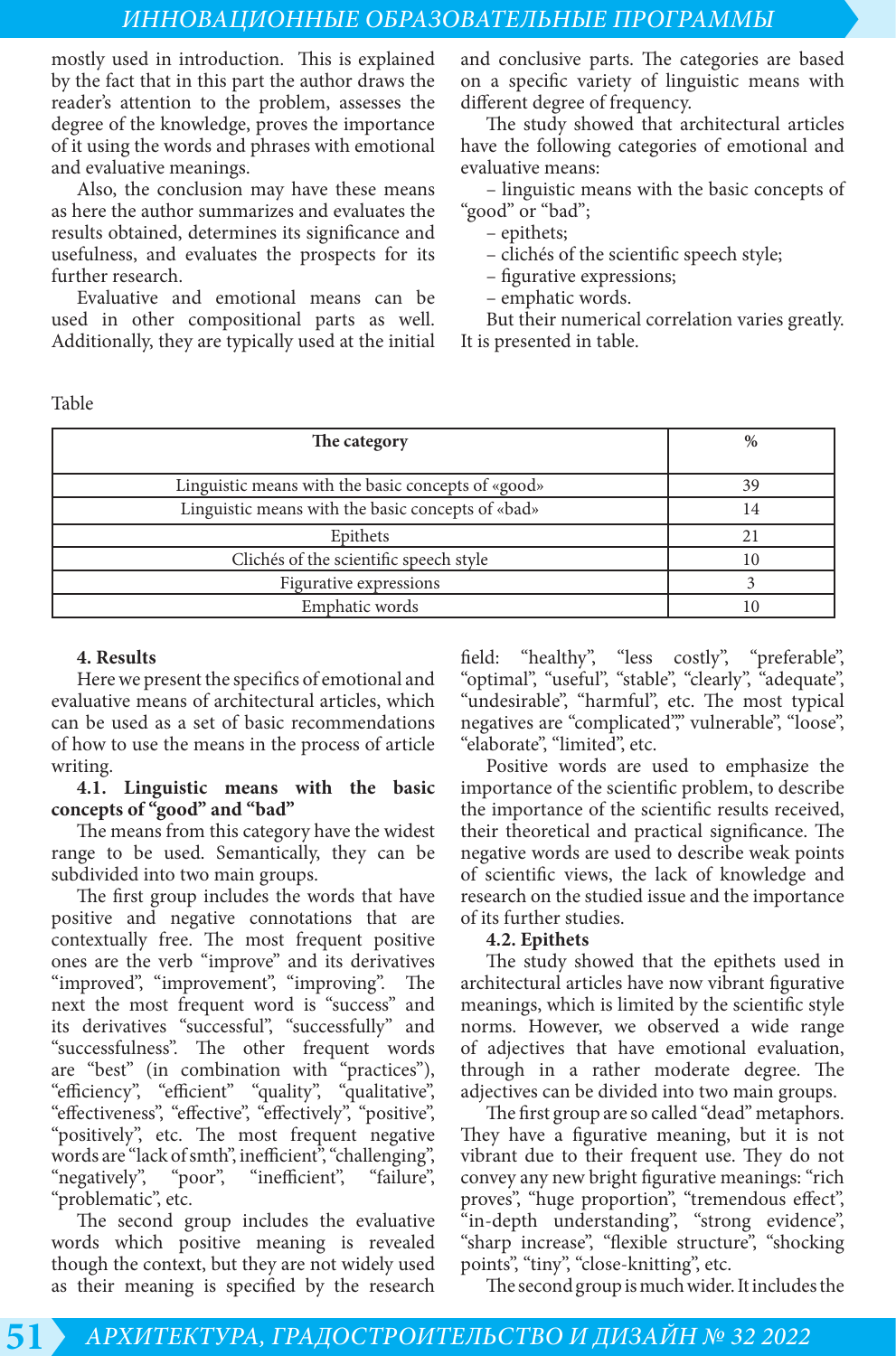adjectives that convey the meaning of "intensified" importance: "crucial", "significant", "critical", "vital", "valuable", "substantial", "considerable", "remarkable", "essential", "fundamental". They are used to underline the importance of different aspects of the research.

#### **4.3. Clichés**

The clichés observed in the architectural articles do not have figurative meanings and express mainly the process of scientist's mental activity and used to make the writing logical and convincing.

Usually they have analogous clichés in Russian: "strengths and weaknesses", "from many angles", "key factor", "take into account", "talk nonsense", "the first step", "take interest", "the problem arises", "it is worth noting", "act in opposite directions", "play a key role", "on the other hand", "the easy way to".

#### **4.4. Figurative expressions**

The figurative expressions in architectural articles are in fact dead metaphors though originally, they had the elements with indirect figurative meanings: "shed the light", "overall picture", "cloud of objective criteria", "wicked problem", "driving forces", "gaps in the research", "put in a nutshell", "show a fiasco".

The study showed, that the expressions have the least frequent use in the architectural articles. We believe that they convey a very subtle ironic or humor effect and make the scientific writing a bit less formal.

#### **4.5. Emphatic words**

The first group of emphatic words includes such means as: the pronoun "also"; adverbs "highly", "extremely", "particularly", "especially", "significantly", "much". The second group are the adjectives in the superlative degree, e.g. "the most important", "the most objective", "the mist essential" etc.

The third group is the grammatical structure "the + adjective in the comparative degree, the + adjective in the comparative degree", e.g. "The bigger the land size …, the more descant they become …". But the structure is nor widely used, it is mainly the feature of an individual manner of writing.

#### **5. Conclusion**

The study showed that emotional and evaluative means in architectural articles meet the requirements of the scientific writing, such as standardization, rational evaluation and logics. However, they also have certain specifics, which is manifested in the use of means that have figurative meanings.

We believe that they not only help to prove the scientific ideas, make them convincing and emphasize the significant points of the research but also attract the scientific society's attention to the problem that can have not only purely scientific but also social significance.

All the means act in five categories: linguistic means with the basic concepts of "good" or "bad"; epithets; clichés of the scientific speech style; figurative expressions; emphatic words. Each category can be subdivided into two or even three subcategories. Most of the means have a frequent usage, which prove their standardization.

Their standardization allows us to systematize them and helps to identify certain rules and patterns to use them. The feature can become the basis for developing recommendations on how to use them when writing scientific articles.

Additionally, the tools and concepts of text linguistics allow us to parse the text into its constituent parts and understand how the text is arranged, what text elements help the author achieve the intended communicative effect.

It should also be noted that emotional and evaluative means are part of the means that realize the category of the text subjective modality. Thus, further studies of all the means of this category can be the subject of further research of scientific writing on architecture.

# **References**

1. Arnold I. Semantics. Stylistics. Intertextuality: a collection of articles. – SPb.: Publishing House of St. Petersburg. University, 1999. – 444 p.

2. Arnold A. Stylistics. Modern English. – M.: Flinta, 2002. – 384 p.

3. Bally Sh. French stylistics. – M.: Editorial, URSS, 2001. – 392 p.

4. Biryulin L., Kordi E. The main types of modal meanings distinguished in linguistic literature // Theory of Functional Grammar. Temporality. Modality. – L.: Nauka, 1990.  $- P. 67 - 71.$ 

5. Bondarko A. Introductory remarks // Theory of functional grammar. Temporality. Modality. – L.: Nauka, 1990. – P. 67-71.

6. Galperin I. Text as an object of linguistic research. – M.: Nauka, 1981. – 137 p.

7. Galperin I. Essays on the style of the English language. – M, 1958. – 459 p.

8. Genre and cultural specifics of manuals for the operation of household appliances. Aspects of translation (on the material of English and Russian languages): Autoabstract

# **52** *АРХИТЕКТУРА, ГРАДОСТРОИТЕЛЬСТВО И ДИЗАЙН № 32 2022*